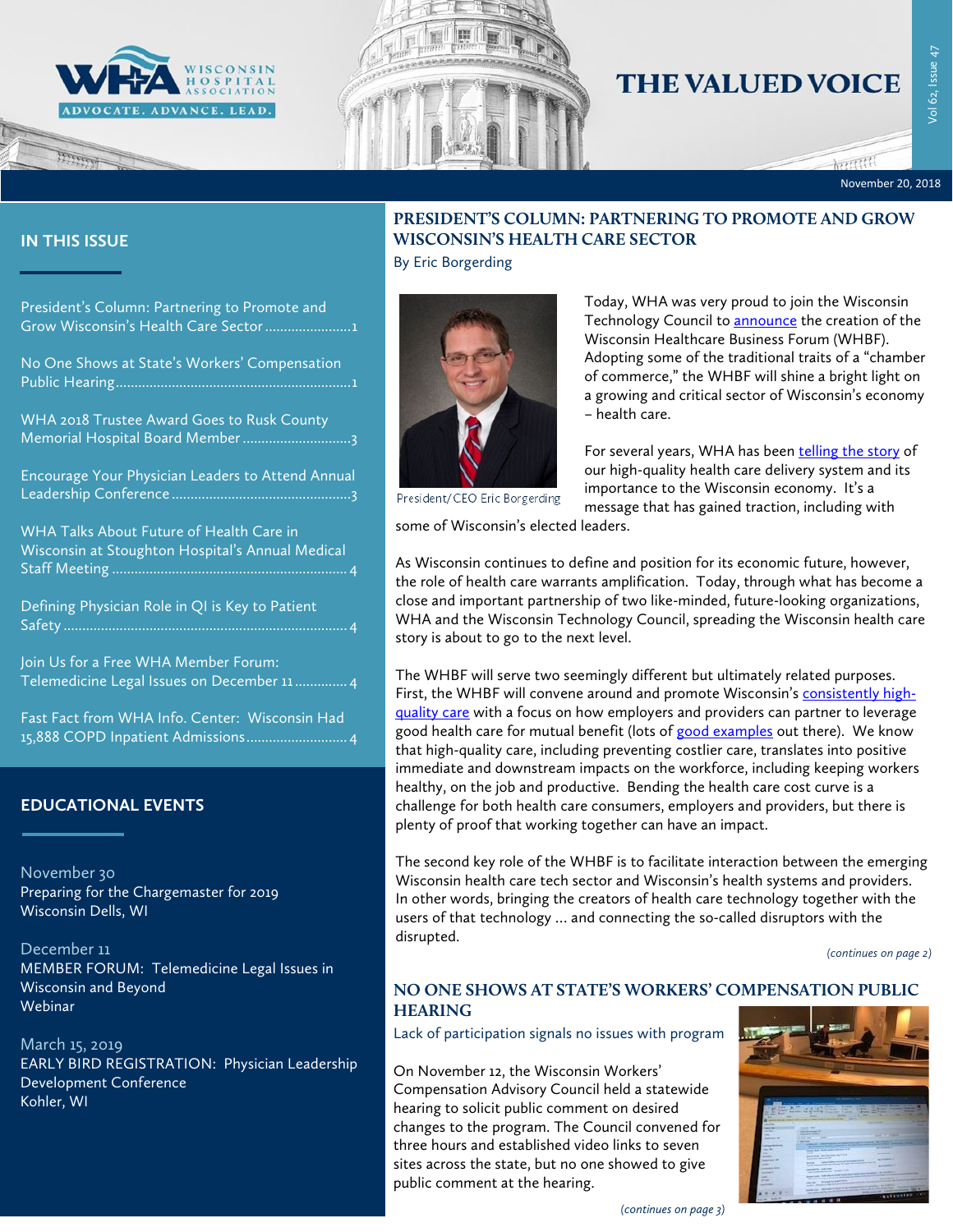

Creating the technological means by which health care is delivered is a broad and growing sector in Wisconsin, yet often overshadowed by more long-standing and traditional components of our economy. In its broadest sense, health care is not only a growing, but it's arguably the most futurelooking sector of the Wisconsin economy.

The simple fact that Wisconsin's population is living longer creates consistent and growing demand for health care services. Growing demand coupled with innovative health care providers and the imperative to deliver care more efficiently and effectively is driving health care innovation and investment *in Wisconsin*.

It will surprise many to learn that the majority of venture capital being invested in Wisconsin is in health care. Information technology is a close second, with investments in both dwarfing all other sectors. The fact is, Wisconsin has all the ingredients to attract this type of investment in health care – innovative local and regional health care systems, leading academic medical centers, strong research universities and a talent pool looking for reasons to stay in Wisconsin.



Source: Wisconsin Technology Council

Health care delivery is already Wisconsin's #2 employer, with hospitals alone directly employing some 108,000+ people (watch for more on this early in 2019). That's good news, but for years Wisconsin has been grappling with "brain drain," raising and educating our best and brightest young people only to see many leave Wisconsin for appealing opportunities in other states. Given health care's dynamic future, it can prove to be a key sector for retaining *and attracting* the creative entrepreneurs, the talent and intellectual capital Wisconsin so desperately needs and for which it is competing.

The ultimate aim of the WHBF is to not just recognize but realize the tremendous potential that health care holds for Wisconsin. We will do that by convening, connecting and promoting the broader Wisconsin health care sector to make it a prime component of Wisconsin's economic future.

To learn more, visit the WHBF website at [wishealthbizforum.com.](https://wishealthbizforum.com/)



#### 2017 Wisconsin Healthcare Capital by Sector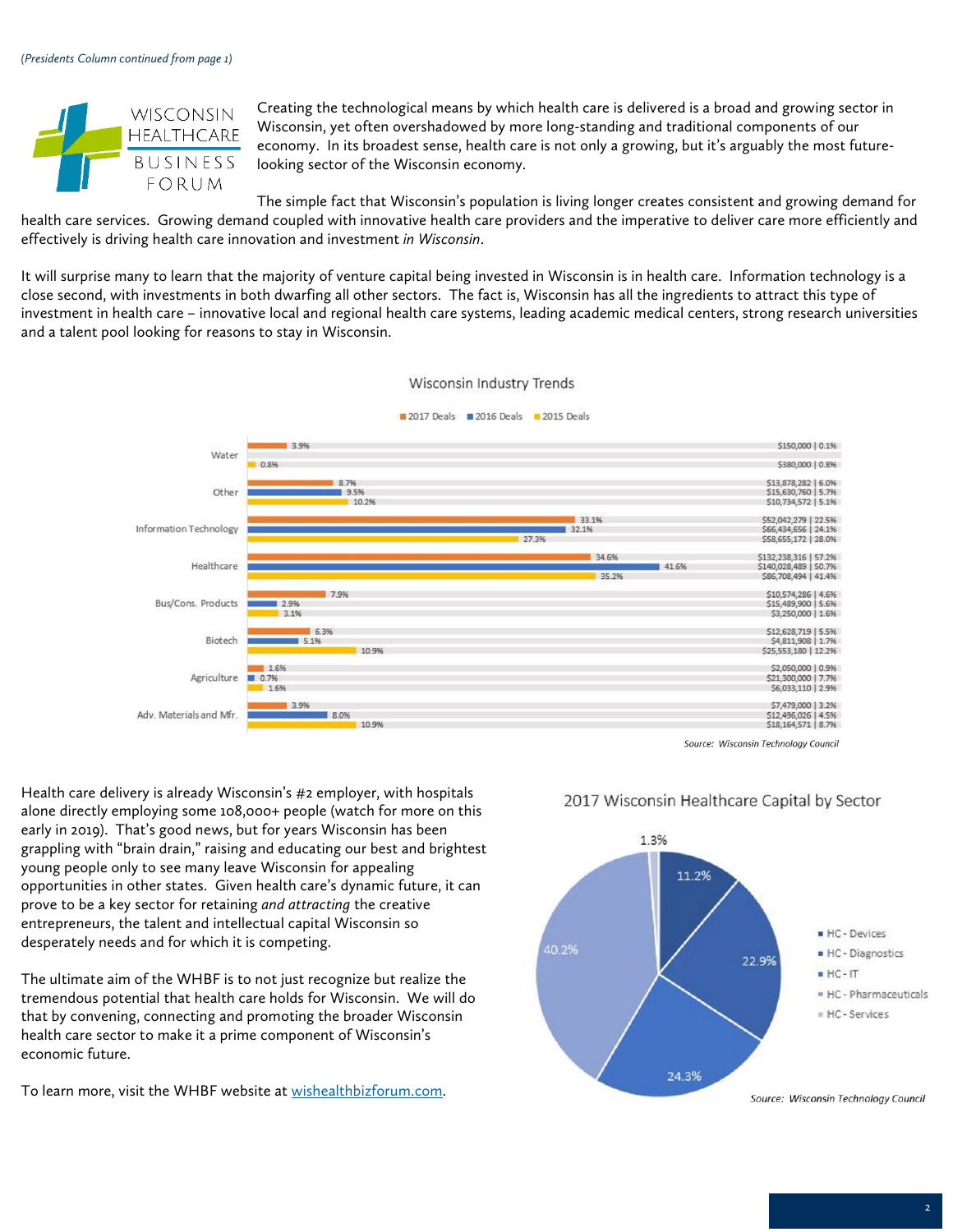#### *(Workers Comp hearing continued from page 1)*

[WorkCompCentral](https://www.workcompcentral.com/news/article/id/79aef96214cb794432513c207346694257a7ea72) reported that Pati Brown, Administrator at the Department of Workforce Development (DWD) said, ' "I guess there are no issues out there, or we would have heard from someone at the hearing." '

In July, DWD announced that Wisconsin employers would experience a 6.03% reduction in workers compensation premium rates. These rates took effect October 1, 2018. According to DWD, rate reductions in 2017 and 2018 have amounted to \$304 million in savings to Wisconsin employers.

WHA will continue to advocate for the current program structure in the upcoming legislative session and will encourage the Legislature to reject the previously proposed medical fee schedule.

#### <span id="page-2-0"></span>**WHA 2018 TRUSTEE AWARD GOES TO RUSK COUNTY MEMORIAL HOSPITAL BOARD MEMBER**



WHA President and CEO Eric Borgerding recently presented David Willingham of Rusk County Memorial Hospital with the WHA Trustee of the Year Award. This annual award honors WHA member organization trustees who have made an exemplary commitment to their hospital and the community they serve. Willingham was nominated by Rusk County Memorial Hospital CEO Jeff Euclide.

David Willingham receives his WHA Trustee of the Year Award

"Dave is a dedicated, knowledgeable advocate and community leader and a tremendous partner with WHA," said Borgerding. "Wisconsin is known for its high-quality, high-value health care, and Dave's leadership helps ensure the citizens of Rusk County have access to quality care in their community."

Willingham has been on Rusk County Memorial Hospital's Board of Trustees since 2016, but attended the Board's annual strategic planning sessions even before he became a Trustee. He is an active member of the hospital's quality improvement team and often shares those initiatives and results with the Board. Willingham comes prepared to each Board meeting and is the go-to person to ensure the Board follows the bylaws and Roberts Rules of Order.

In his nomination, Euclide wrote, "Dave takes his role as a Trustee very seriously as he guides our long-term goals, strategic plan, and our objectives. He is very knowledgeable about our quality and safety programs, as well as our results and action plans in place for continuous improvements."



WHA President/CEO Eric Borgerding; David Willingham; Director of Patient Care & Quality, Marshfield Medical Center-Ladysmith Wendy Ambrose; Marshfield Medical Center-Ladysmith CEO Jeff Euclide

Most recently, Willingham was elected by his peers to be the Chair of the Rusk County Board of Supervisors, which he has been a member of since 1986. He also serves on

other non-profit boards in his community and is involved in helping the hospital complete its Community Health Needs Assessment and resulting plan of action.

"He always puts the patients and their families first," wrote Euclide.

#### <span id="page-2-1"></span>**ENCOURAGE YOUR PHYSICIAN LEADERS TO ATTEND ANNUAL LEADERSHIP CONFERENCE**

#### Early Bird Registration Discount Now Available

Each year, nearly 200 physicians attend WHA's annual Physician Leadership Development Conference to focus on the important administrative and leadership skills that help them move beyond their clinical expertise as health care leaders.

This year's conference is scheduled for March 15-16, 2019, at The American Club in Kohler. We encourage you to consider which of your physician leaders would benefit from further developing or enhancing their leadership skills; invite them to attend and encourage them to [register today.](http://www.cvent.com/events/19l-pldc-03-15-16/event-summary-cce6c95196974bcc87660b15b6e87c43.aspx)

You are also encouraged to attend this event as a team. The 2019 conference is a chance to accompany your physician leaders and have some informal, one-on-one discussion with each of them outside the walls of your hospital or clinic. It's a great chance to work together and then apply conference learnings back in your own organization.

An early bird discount is available until January 15, and the special room rate at The American Club is only available until the room block fills, which it does quickly each year. Plan to register and make your hotel reservations today. You can view the full 2019 conference agenda, as [well as register online.](http://www.cvent.com/events/19l-pldc-03-15-16/event-summary-cce6c95196974bcc87660b15b6e87c43.aspx)